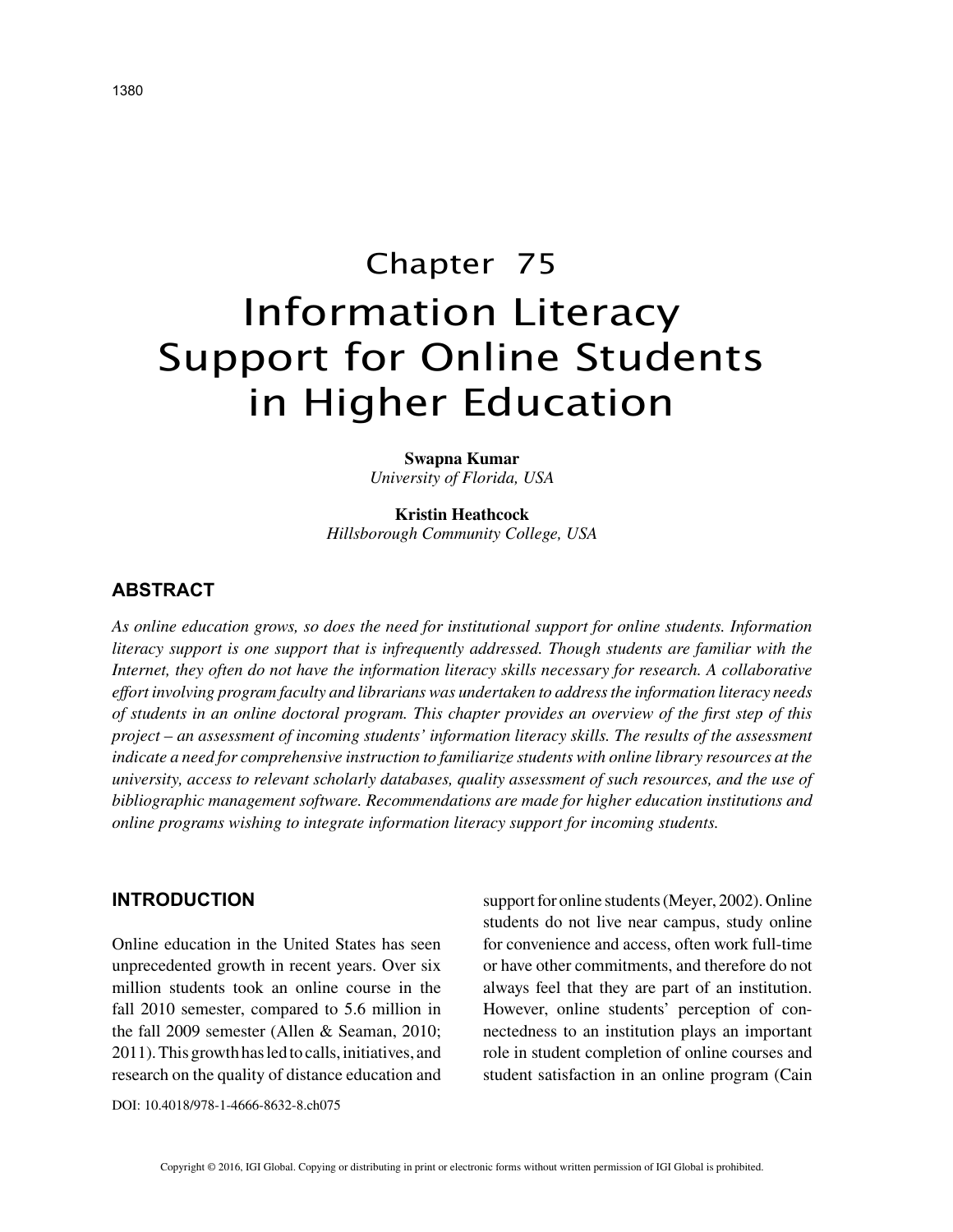& Lockee, 2002; Tait & Mills, 2003). It is thus important to provide online students with various forms of support at the institutional, program, and course level in order to provide them with a quality online learning experience and make them feel connected to an institution and to their program (Distance Education Training Council, 2012). Although institutions of higher education often do an excellent job of on-campus student services, online student services is an area that does not always get sufficient attention (Husmann & Miller, 2001; Levy & Beaulieu, 2003; Levy, 2003; McLendon & Cronk, 1999; Peters, 1998).

Institutions of higher education often create parallel service structures to those provided for on-campus students when investing in student services for online students. Needs are identified once online programs have come into being and feedback from online students is received (Blimling & Whitt, 1999). This approach has been criticized by some who advocate for one set of services for all learners in order to use resources more efficiently and provide a more comprehensive set of services (Floyd & Casey-Powell, 2004; Meyers & Ostash, 2004; Rinear, 2003). Nevertheless, the provision of services specially targeted at online students enables administrators and educators to fulfill the specific needs of online students and sometimes even the needs of a certain group or demographic of online students in a program (Connick, 2001). This chapter presents one such initiative - the collaboration between librarians and faculty in an online doctoral program to provide library services to a group of online students. While many online programs focus on providing administrative, technical, and instructional support, information literacy support – providing students with the skills to leverage existing online resources, evaluate them, and use them appropriately in their education, is largely ignored. These skills are taken for granted in incoming students and often viewed as the students' responsibility. At the same time, online students are expected to produce assignments of the same quality as oncampus students. Given the ubiquity of technology and the Internet in our academic and daily environments today, information literacy skills can be critical to online students' successful fulfillment of academic expectations. Furthermore, the lack of access to information literacy support can lead to frustration and sometimes to higher student drop-out rates (Lee, 2000).

## **BACKGROUND**

# **Information Literacy Support in Distance Education**

Librarians at institutions of higher education have reached out to distance learners to provide instruction and support for some time now (Barnhart & Stanfield, 2011; Bottorff & Todd, 2012; Hines, 2008; Viggiano, 2004; York & Vance, 2009). Research and reports about library support for offcampus or distant learners describe the means of communication or technologies used by librarians as well as the format of the instruction. Library support for off-campus learners was earlier provided in person, with librarians traveling to the students at distant locations (Arnold, Sias, & Zhang, 2002). More recently, new technologies have made it possible for librarians to use real-time communication to interact with students at a distance (Barnhart & Stanfield, 2011; Henner, 2002; Lietzau & Mann, 2009). Students can also access resources that are available on a CD or online, using videos, screen captures, Web links, and online pathfinders that have been created by librarians. Online pathfinders, for instance, provide students with a guide to the recommended resources available at their institution in a particular subject area (Harrington, 2007). These online pathfinders are useful for students new to an institution or discipline, as they are able to introduce students to resources that might be useful for their studies. To provide instruction on how to conduct research and access resources, many librarians are also using a variety